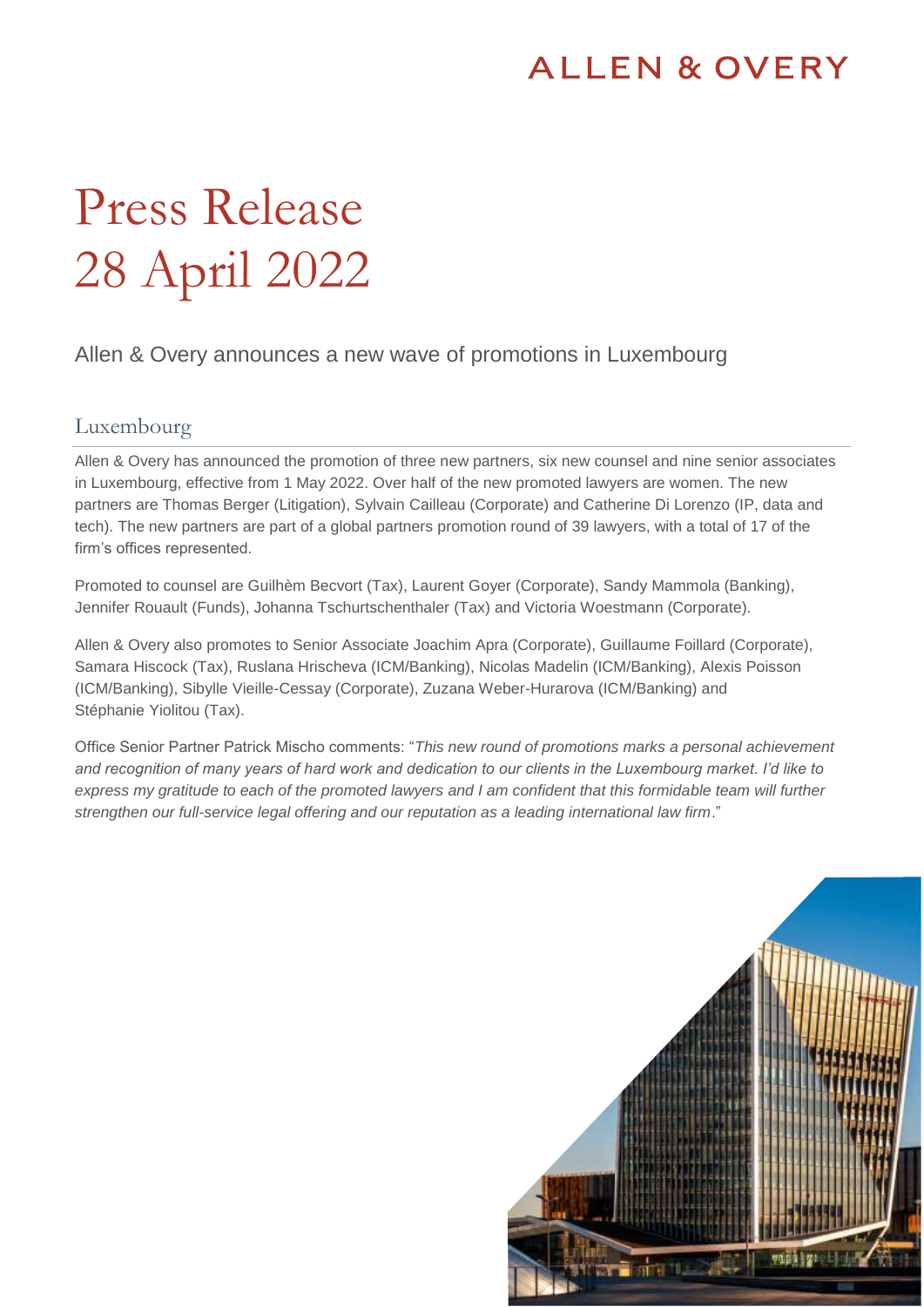#### **New partners**



**Thomas Berger** has been promoted to Partner and heads the Litigation department. He specialises in domestic and cross-border litigation and pre-litigation matters within the realm of civil, commercial and corporate law. He has a particular focus in financial law, including in investment funds related litigation as well as professional liability in the financial sector, antimoney laundering (AML), and "white-collar" criminal law aspects. He also assists clients facing dawn raids and has extensive expertise in internal and external investigations for clients of the financial sector (banks, investment funds, insurance companies and other professionals of the financial sector). Thomas also regularly advises on regulatory issues related to AML, PSD, MiFID and banking secrecy.

Thomas is a member of the AML legal expert group with the Luxembourg Private Equity Association (LPEA) as well as a member of the Legal Forum, the Payment Forum, the MiFID Forum and the PSD II working group of the Luxembourg Bankers' Association (ABBL). He joined Allen & Overy in 2013.



**Sylvain Cailleau** has been promoted to Partner in the Corporate department. Sylvain specialises in company law and mergers and acquisitions. His practice ranges from corporate transactions (public and private M&A, joint-ventures / co-investments and corporate restructurings) to advice on governance and directors' liability.

Sylvain also works for a number of alternative investment managers to develop and expand their platform in Luxembourg, with a particular sub-focus on infra funds. He joined Allen & Overy in 2018 from the corporate and M&A practice of an international law firm in Brussels.



**Catherine Di Lorenzo**, who heads the IP, Data and Tech practice in Luxembourg, has been promoted to Partner. She is one of the leading Luxembourg lawyers for strategic data protection matters. Catherine advises clients across a wide range of business sectors (ecommerce, finance (including Fintech), insurance, asset management, telecommunication, media and food) with respect to their digital projects as well as with investigations by Luxembourg regulators.

Catherine has extensive experience in assisting clients with their technology transactions, including their regulated IT outsourcing projects. In addition, she advises clients in relation to cybersecurity issues. Catherine joined Allen & Overy in 2011.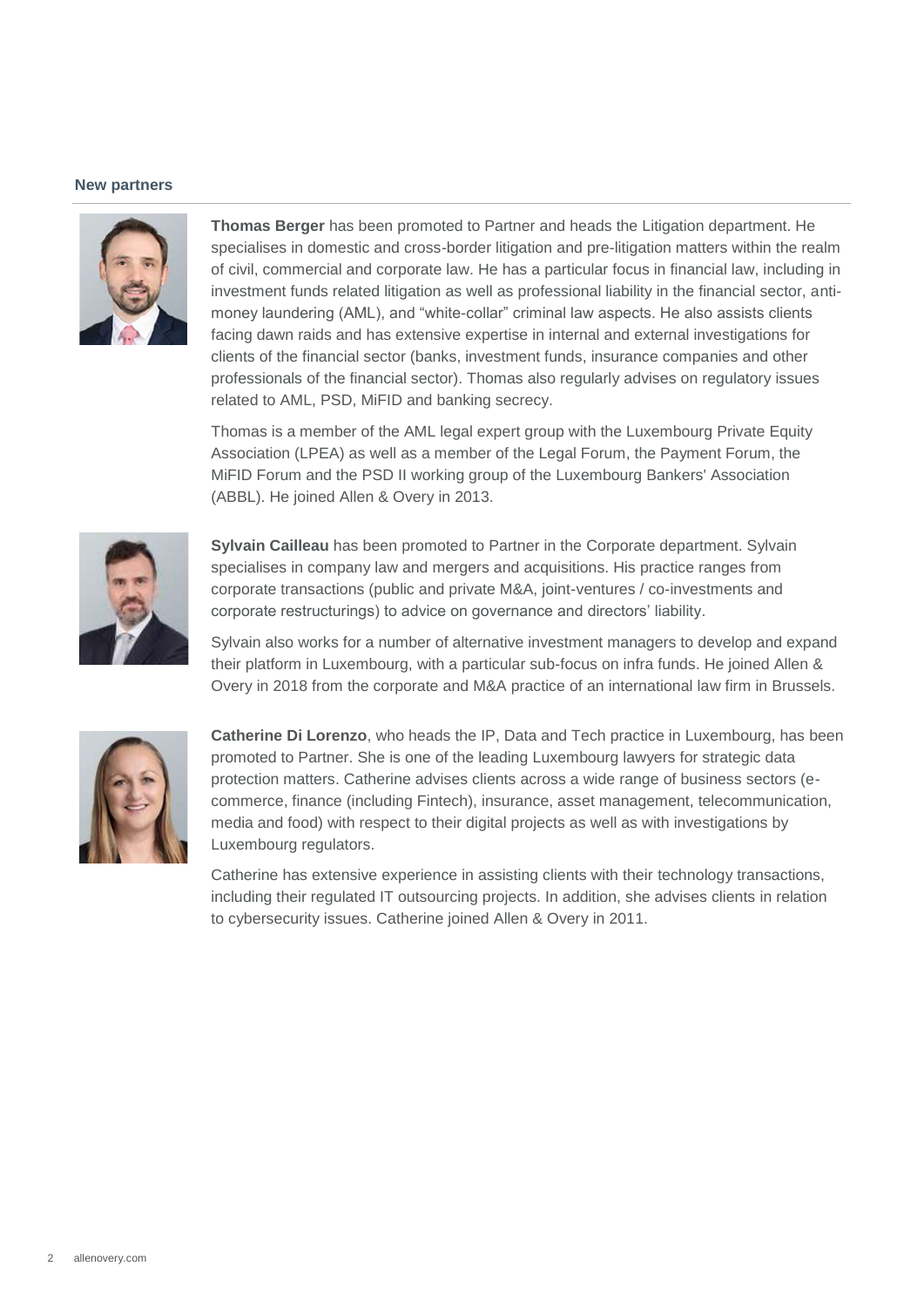#### **New counsel**



**Guilhèm Becvort** has been promoted to Counsel in the Tax practice. Guilhèm advises on international and Luxembourg corporate tax law. He has substantial experience on the tax aspects of cross-border real estate, debt and private equity investments and on the structuring of regulated and unregulated alternative investment fund platforms. He also advises on the tax aspects of corporate restructurings, securitisation and capital markets transactions. He is an active member of our France-Luxembourg platform, a unique offering dedicated to France-based and Luxembourg-based clients, having interests inboth jurisdictions. Furthermore, Guilhèm is the representative of the Tax practice within the Allen & Overy's Luxembourg-Latin America desk.

Guilhèm is member of the Luxembourg Capital Markets Association and the International Fiscal Association (IFA) in Luxembourg and France. Furthermore, Guilhèm is a regular speaker and chairman on international seminars and conferences and regularly publishes tax-law related articles. He joined Allen & Overy in 2018.



**Laurent Goyer** has been promoted to Counsel in the Corporate practice. He joined the firm in 2015 and advises on general corporate matters, including on mergers and acquisitions, joint ventures, group restructurings, corporate governance, management incentive plans and private equity transactions, with a particular focus on the alternative investment sphere. Laurent is qualified in Québec, Paris and Luxembourg and holds a law degree (LLB) from the University of Montreal.



**Sandy Mammola** has been promoted to Counsel in the Banking practice. Sandy advises on general banking matters and specialises in real estate (Luxembourg and abroad), project, acquisition and fund finance transactions, insolvency and restructuring, assisting international financial institutions, corporates and asset managers, as well as local institutions and investors. She joined Allen & Overy in 2012.



**Jennifer Rouault** has been promoted to Counsel in the Fund practice. Jennifer advises on general investment fund and regulatory matters. She advises clients on the structuring, setting up, registration, and ongoing operation, of Luxembourg regulated and unregulated investment funds, investing in a variety of asset classes, alternative assets in particular. Jennifer also extensively advises institutional investors on their investments in private equity, venture capital, debt, real estate and infrastructure investment funds established in Luxembourg or other jurisdictions, as well as on co-investments in such funds. Jennifer is qualified in Paris and London. Prior to joining Allen & Overy in 2018, Jennifer gained significant experience working in a U.S. leading law firm based in London for almost seven years.